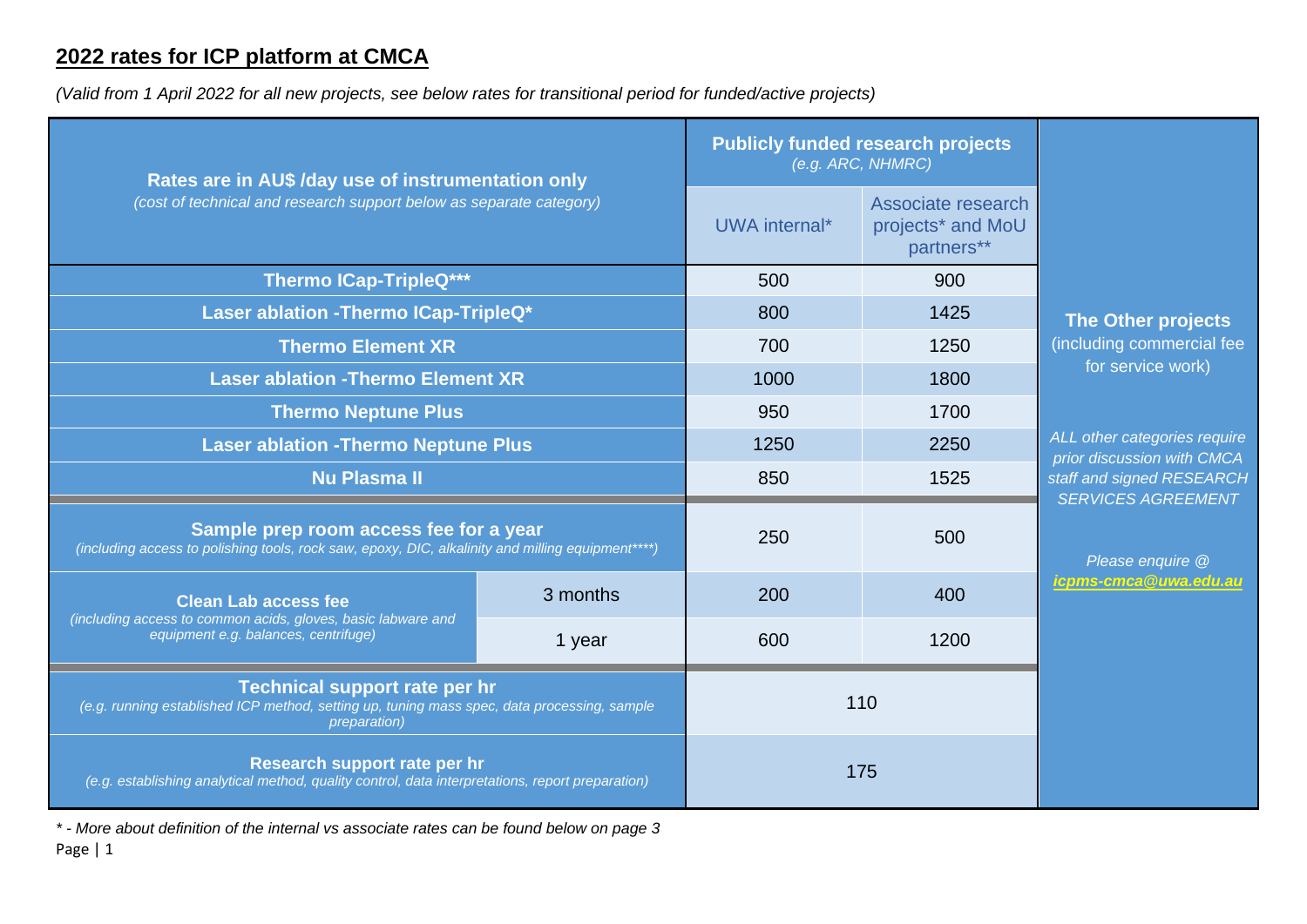*\*\* -Note research office of MoU organisation will be charged at 'Associate research projects' rate, with expectation that your research office will cover the difference between 'UWA internal' and 'Associate research projects' rate. Please ask your research office about % of the total cost which will be forwarded to you by your organisation.*

*\*\*\* - available from July-Aug 2022*

*\*\*\*\* -access the equipment is strictly for trained personal and after discussion of the project and work requirements with CMCA*

# *Rates for transitional period for currently funded and registered at CMCA projects*

#### *from 1 April 22 to 1 April 2023*

|                                                    | <b>Funded projects</b> |               |  |
|----------------------------------------------------|------------------------|---------------|--|
| Rates are in AU\$ /day use of instrumentation only | <b>UWA staff</b>       | <b>Others</b> |  |
| <b>Thermo Element XR</b>                           | 500                    | 1400          |  |
| <b>Laser ablation - Thermo Element XR</b>          | 625                    | 1800          |  |
| <b>Thermo Neptune Plus</b>                         | 650                    | 1800          |  |
| <b>Laser ablation - Thermo Neptune Plus</b>        | 825                    | 2375          |  |

### *Rates for transitional period for currently funded and registered at CMCA projects*

#### *from 1 April 2023 to 1 Jan 2024*

|                                                    | <b>Funded projects</b> |               |  |
|----------------------------------------------------|------------------------|---------------|--|
| Rates are in AU\$ /day use of instrumentation only | <b>UWA staff</b>       | <b>Others</b> |  |
| <b>Thermo Element XR</b>                           | 600                    | 1700          |  |
| <b>Laser ablation - Thermo Element XR</b>          | 725                    | 2100          |  |
| <b>Thermo Neptune Plus</b>                         | 750                    | 2150          |  |
| <b>Laser ablation - Thermo Neptune Plus</b>        | 925                    | 2775          |  |